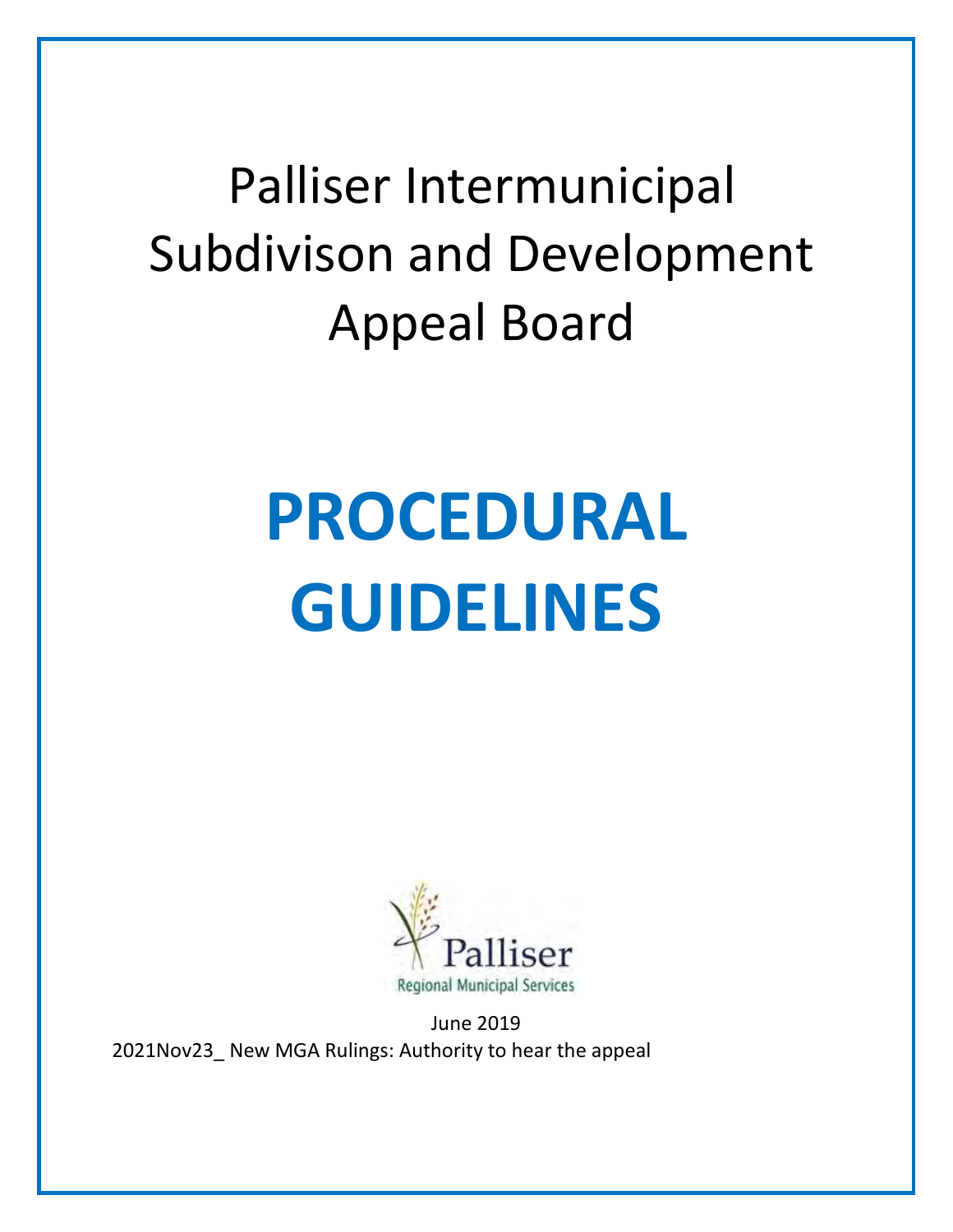## **TABLE OF CONTENTS**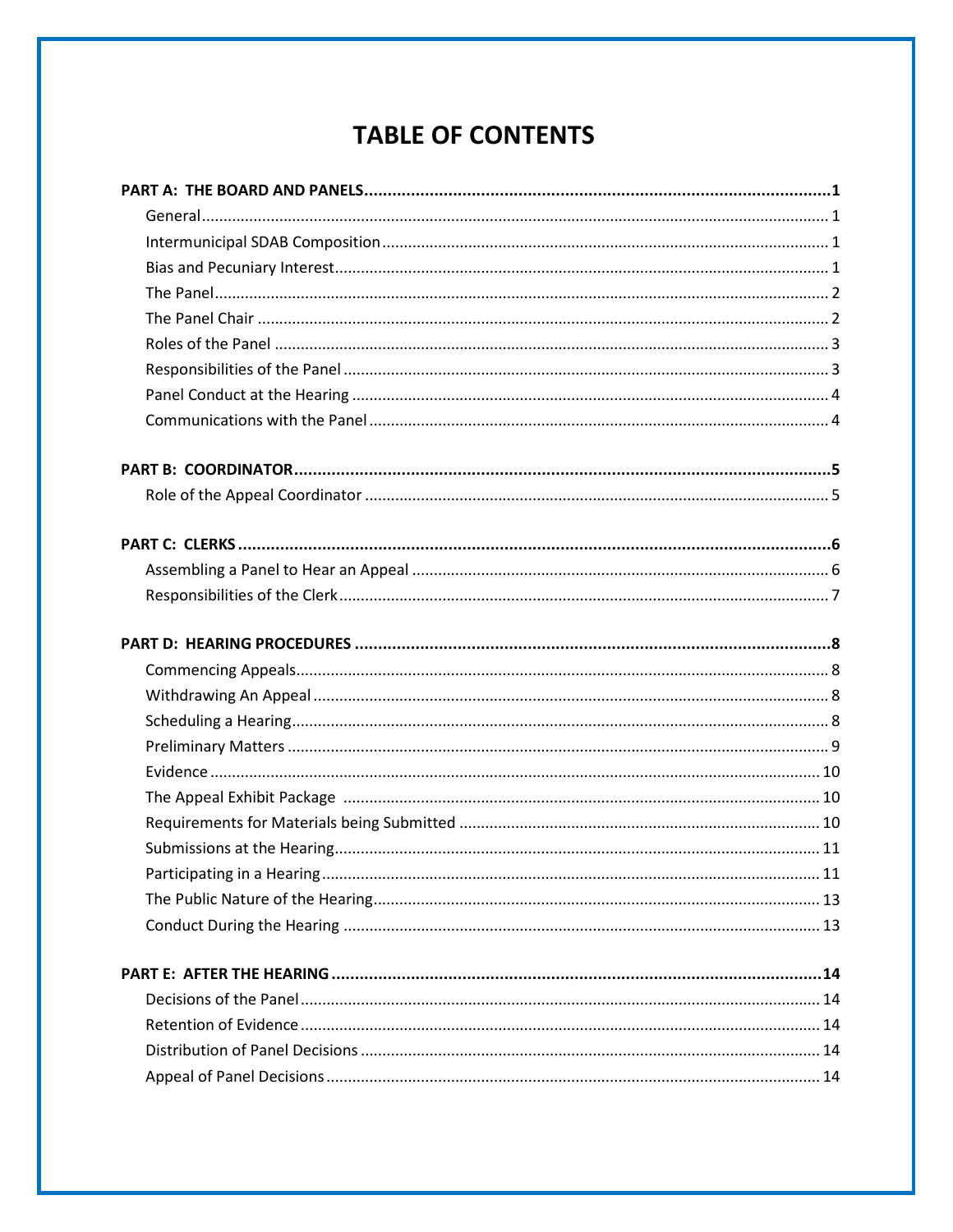### **PART A: THE BOARD & PANELS**

#### **General**

- 1. The Board is an independent quasi-judicial tribunal. Within the mandate of the *Municipal Government Act, RSA 2000, c M-26*, as amended and the Intermunicipal Subdivision and Development Appeal Board (SDAB) Bylaw, as amended, the Board controls its own process and procedure at all times.
- 2. The Board has established a process as set out in these Guidelines that will better enable the Board to effectively and efficiently decide appeals. The Board may, however, deviate from these Guidelines when hearing a particular appeal with or without notice to the parties.
- 3. All proper names/references shall have the same meaning as defined in the Intermunicipal Subdivision and Development Appeal Board Bylaw.
- 4. The municipalities may establish an Advisory Committee to review this Procedures Guideline and other matters pertinent to the Board's function.

#### **Intermunicipal SDAB Composition**

- 1. The SDAB Members shall be comprised of persons from the participating municipalities.
- 2. Appointments to the SDAB shall be made by resolution approved from time to time by the Councils of the participating municipalities. All resolutions shall be submitted to Palliser Regional Municipal Services (PRMS), who will maintain a SDAB Member register with current contact information.
- 3. If a participating municipality decides not to appoint their own individual member to the Board, the municipality may still access the SDAB Members to assemble a panel for a hearing.
- 4. If a vacancy occurs, the SDAB will continue to operate with the existing appointed Board members until such time as a new person is appointed to the SDAB.

#### **Bias and Pecuniary Interest**

- 1. All Board members must consider perceived influence or bias and conduct themselves in an impartial manner based on the principles of judicial fairness.
- 2. If a Board member's presence may affect the deliberations on the appeal or affect the outcome in any way, the member should consider making a declaration and excluding themselves from further discussion. This declaration should be noted for the record.
- 3. A Board member must listen to the appeal with an open mind and without being influenced by factors outside of the evidence and arguments of the parties participating in the appeal.
- 4. A Board member with a financial interest in the appeal should also declare this interest and exclude him or herself from the hearing. The conflict of interest rules under section 172 of the *Municipal Government Act* should be used as a guideline for a SDAB member.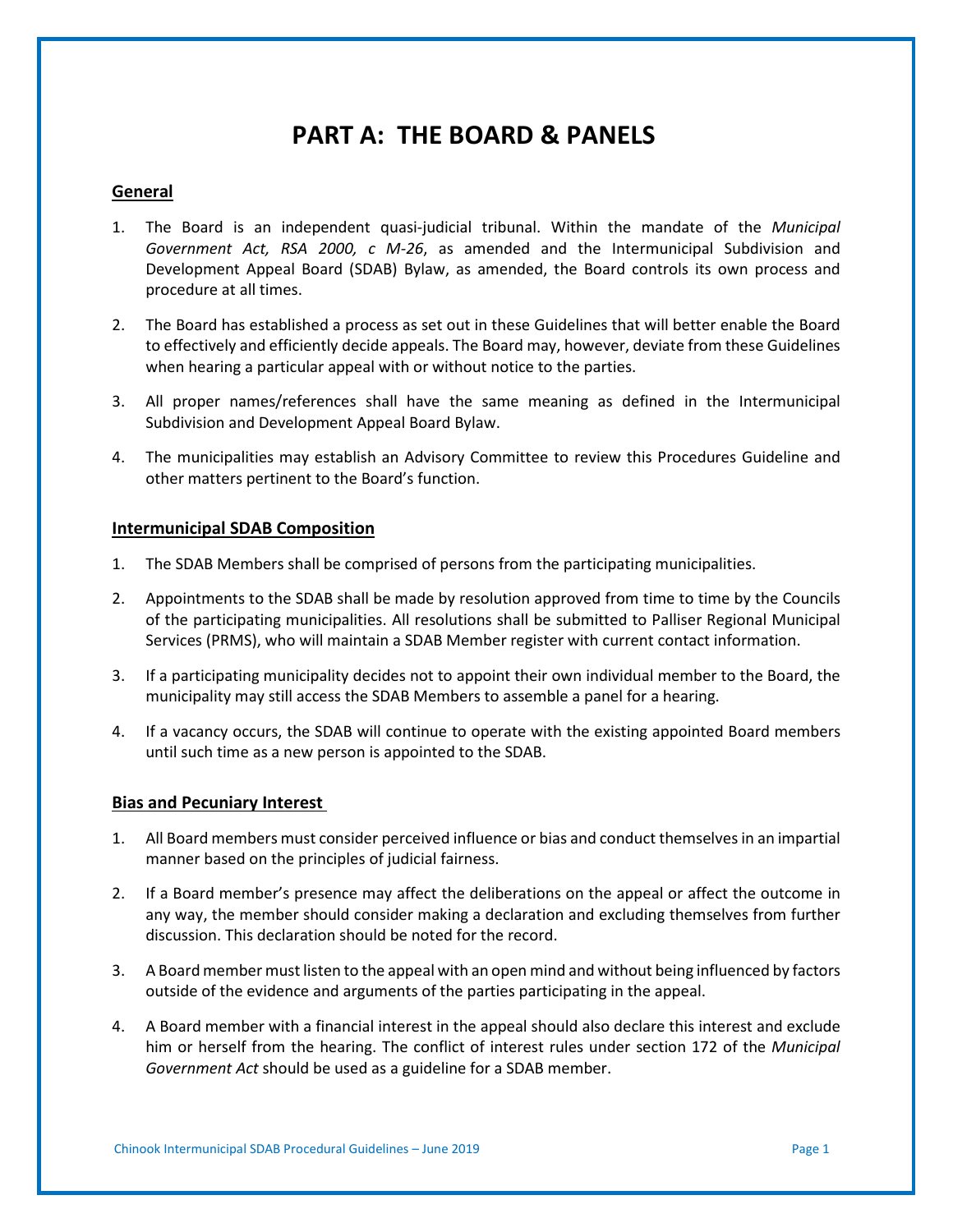5. If a Board member is challenged prior to or at a hearing, the panel will recess to consider the information in closed session and will make a determination regarding the Board member's ability to participate in the hearing and the reason for or against shall be recorded for the record.

#### **The Panel**

- 1. The Board hears appeals in groups called Panels. A decision of the Panel is a decision of the Board.
- 2. Panels of the Board have a minimum number of members. This minimum number of members is called the "quorum".
- 3. More than one Panel may be convened at any one time and Board Members of the SDAB may participate as a member of more than one Panel at the same time.
- 4. Members of the Board will be listed on the PRMS website and participating municipalities may list the Board member names on their web or social media sites.
- 5. Any concern about the makeup of a Panel for a particular appeal must be raised as soon as possible or at the beginning of the hearing.
- 6. A Panel, in consultation with the Coordinator/Clerk, will set the date for the hearing to continue or provide some procedural directions. Once a Panel starts hearing the merits of an appeal, that Panel will remain the same throughout the hearing.
- 7. Where possible, a Panel convened for a hearing should consist of the appointed members from the municipality in which the appeal is held and with the remainder of the Panel to be from the regional pool.
- 8. No more than one elected official may sit on a Panel to hear an appeal.
- 9. If for any reason a member of the Panel cannot continue to participate in a hearing, the hearing may proceed without that member but only if enough other members are present to still achieve quorum. If not, the hearing will be adjourned and may be re-heard by a new Panel.
- 10. The deliberation by a panel regarding the decision are to be held in closed session.

#### **The Panel Chair**

- 1. The Panel members shall elect one of themselves as Panel Chair (Chair) for the purpose of a hearing. The Chair may be a member from the municipality in which the appeal is located.
- 2. The Chair shall be responsible to ensure the Panel carries out the responsibilities in accordance with the provision of the *Municipal Government Act* and the SDAB bylaw.
- 3. The Chair has the authority to conduct a hearing as they determine suitable, but shall act on the principles of unbiasedness, impartiality, and judicial fairness.
- 4. The Chair may call a recess to allow members to read materials, rest after a long series of presentations, take time for meals or personal needs of the Panel, or to settle down the meeting participants after a contentious presentation or if someone must be removed from the hearing.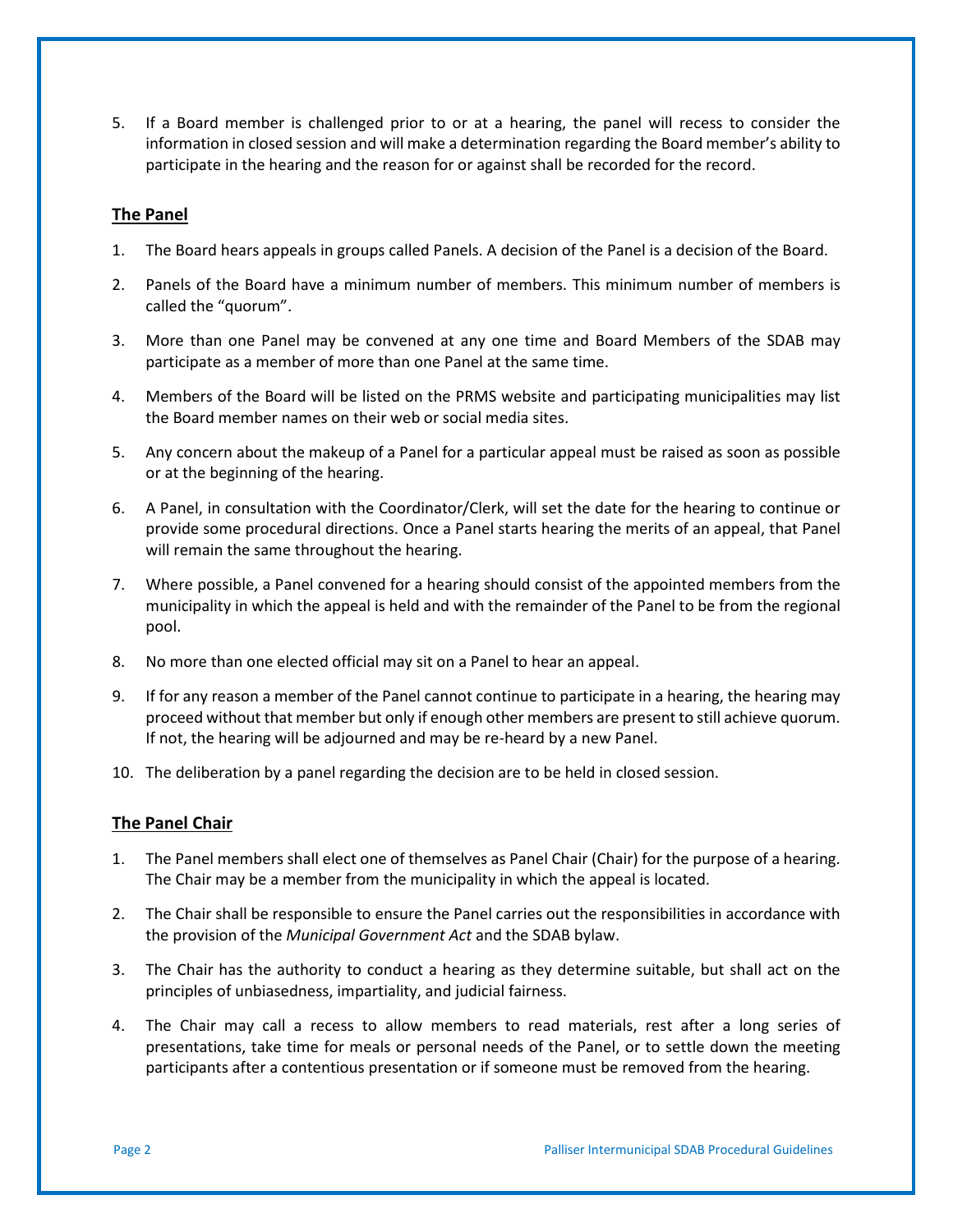- 5. Prior to adjourning, the Chair should ensure that the other members of the Panel have adequate facts to develop the reasons for their decisions and to formulate the decision.
- 6. The chair or his designate is responsible for signing the decision of the Panel.

#### **Roles of the Panel**

- 1. Panel members should be careful not to speak out of turn and shall speak at the direction of the Chair.
- 2. All Panel members need to be aware of their potential for or perception of conflict of interest and bias. If the impression is created that the member might benefit directly or indirectly from the ruling of the SDAB or that there has been a previous association with a party to the appeal, the member should not participate in the hearing.
- 3. The Panel should not see itself as solving people's problems. It is not an advocate and should not be perceived as such. This restriction also applies to providing any advice that may relate to the issues of the case. Any advisory function should be handled by informed professionals, which may include the municipal staff.
- 4. The role of any SDAB member is to participate in the hearing process and to help ensure that decisions are made in a fair, impartial, and timely manner.

#### **Responsibilities of the Panel**

- 1. Before the hearing, Panel members **must be**:
	- a) informed about their legislative and quasi-judicial responsibilities;
	- b) familiar with the relevant provincial legislation and policy including but not limited to the Alberta Land Stewardship Act, zMunicipal Government Act and the Subdivision and Development Regulation;
	- c) familiar with the applicable municipal plans, policies and bylaws including but not limited to the municipal development plan, area structure plans, area redevelopment plans, land use bylaw and the SDAB bylaw; and
	- d) familiar with exhibit package as circulated before the hearing, and review the material to become familiar with the circumstances of the case.
- 2. Before the hearing, Panel members **must not:**
	- a) speak with the appellant or any other parties prior to the appeal (the SDAB member may only advise people contact the clerk and to attend the hearing in order to make their views known);
	- b) discuss the item being appealed with anyone, including other SDAB members, outside the hearing;
	- c) conduct independent research including site visits; or
	- d) form a conclusion prior to attending the hearing.
- 3. Panel members should refrain from discussing appeals with municipal staff except within the context of the open hearing.
- 4. The Panel members must be present for the entire hearing of a specific appeal. Members cannot be substituted for other members during the hearing. Members should ensure that they do not leave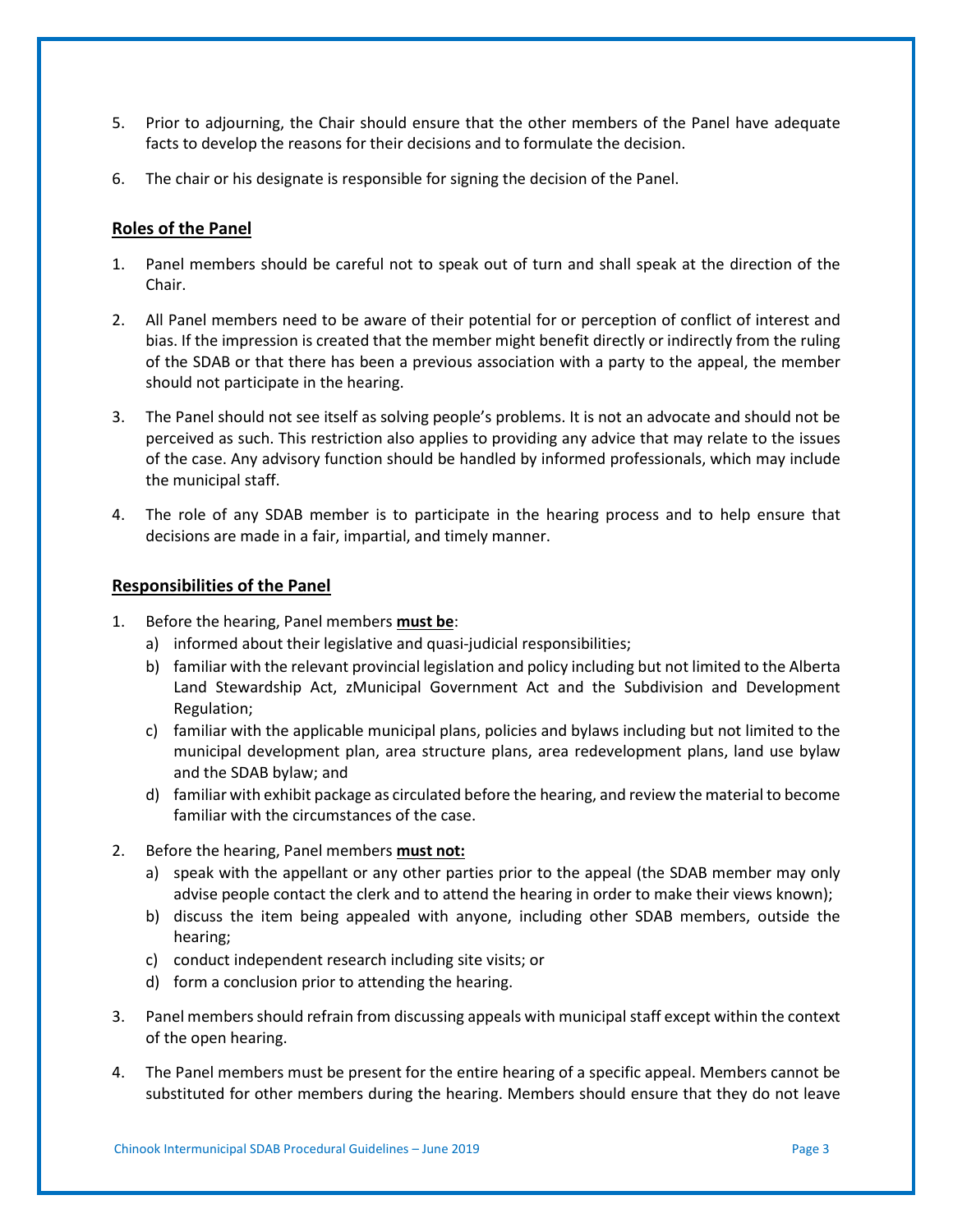the hearing room during the hearing and any member who leaves during the hearing may not return or participate in the decision in any way, if the hearing has continued without the member.

- 5. Only those Panel members present during the entire length of the discussion, pertaining to a matter being considered at a hearing, shall participate in the decision deliberations.
- 6. The decision of the majority of the Panel members present at a meeting shall be deemed to be the decision of the whole Subdivision and Development Appeal Board.
- 7. The Panel members participating in an appeal decision will try to reach a decision by consensus, and in the case where consensus cannot be reached, a decision shall be made in favor of the majority of the members.

#### **Panel Conduct at the Hearing**

- 1. Panel members must be respectful and yield the operation of the hearing to the Panel Chair and may ask questions during the hearing only with the permission of the Chair.
- 2. At the hearing, Panel members should:
	- a) follow fair procedure and act in accordance with the rules of natural justice;
	- b) take notes to ensure that issues or evidence provided in the hearing is addressed in findings of fact, the reasons for the decision, or the decision; and
	- c) hear from all parties in a hearing in a fair, open, and objective manner.
- 3. Panel members are expected to listen attentively to each individual case and to understand the perspective presented.
- 4. The Panel shall attempt to create an atmosphere where all parties feel they have been dealt with in a considerate and respectful manner.

#### **Communications with the Panel**

- 1. All submissions and other communications with the Panel before the hearing shall be directed to the Clerk.
- 2. The Clerk shall contact Panel members as necessary before, during and after a hearing.
- 3. The Panel shall not communicate with the parties involved regarding the merits of an appeal outside of the hearing.
- 4. After the hearing closes, the Panel shall not accept any further submissions.
- 5. Parties should ensure that any submissions made to the Panel are copied to all of the parties involved in the appeal. Any response from the Panel through the Clerk will be shared with all other parties and will be made available to the public.
- 6. Panel members must not discuss an appeal outside of the hearing. All inquiries shall be directed to the Clerk and any response provided by the Clerk is informational only, is not a decision of the Panel, and is not legal or other advice.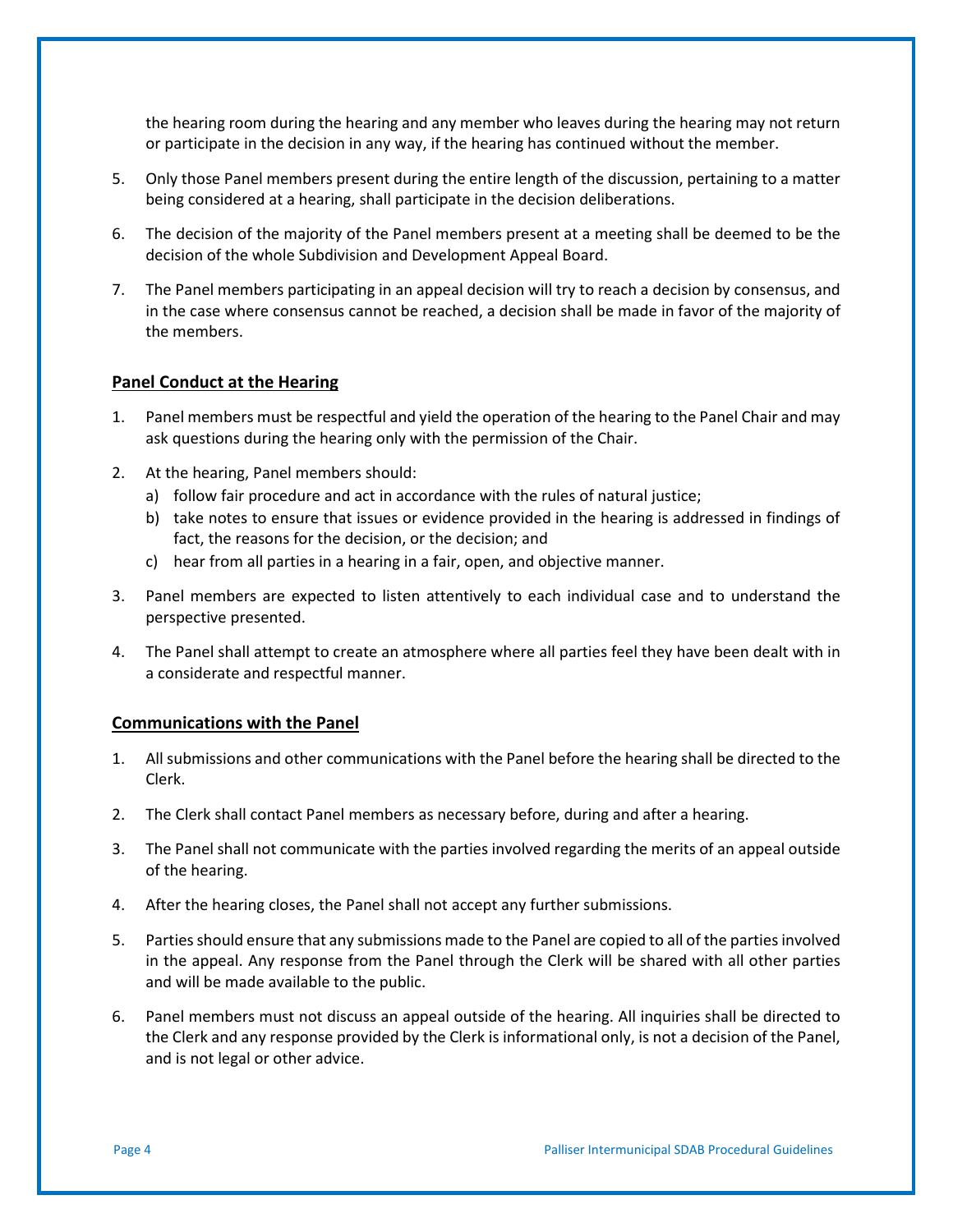## **PART B: COORDINATOR**

#### **Role of the Appeal Coordinator**

- 1. Palliser Regional Municipal Services will assign a Coordinator (staff member of PRMS) to the Board to handle administrative duties of the Board.
- 2. The Coordinator shall assign a Clerk(s) to a specific appeal.
- 3. The Coordinator shall keep a master list of all qualified Board members, their contact information and training status.
- 4. The Coordinator shall monitor the activity of the Board in the form of a yearly report to the PRMS Board and upon establishment to an Advisory Committee. The report should include, but is not limited to:
	- a) the number of appeals,
	- b) the Board members participating in appeals,
	- c) Board members not able to attend hearings, and
	- d) Board members who fail to attend hearings.
- 5. The Coordinator, with the assistance of the Clerk is responsible for preparing the final invoicing and master file for the municipality. The master file shall include a copy of the appeal letter/form, the notice(s), the complete exhibit package, the decision and the record of proceedings.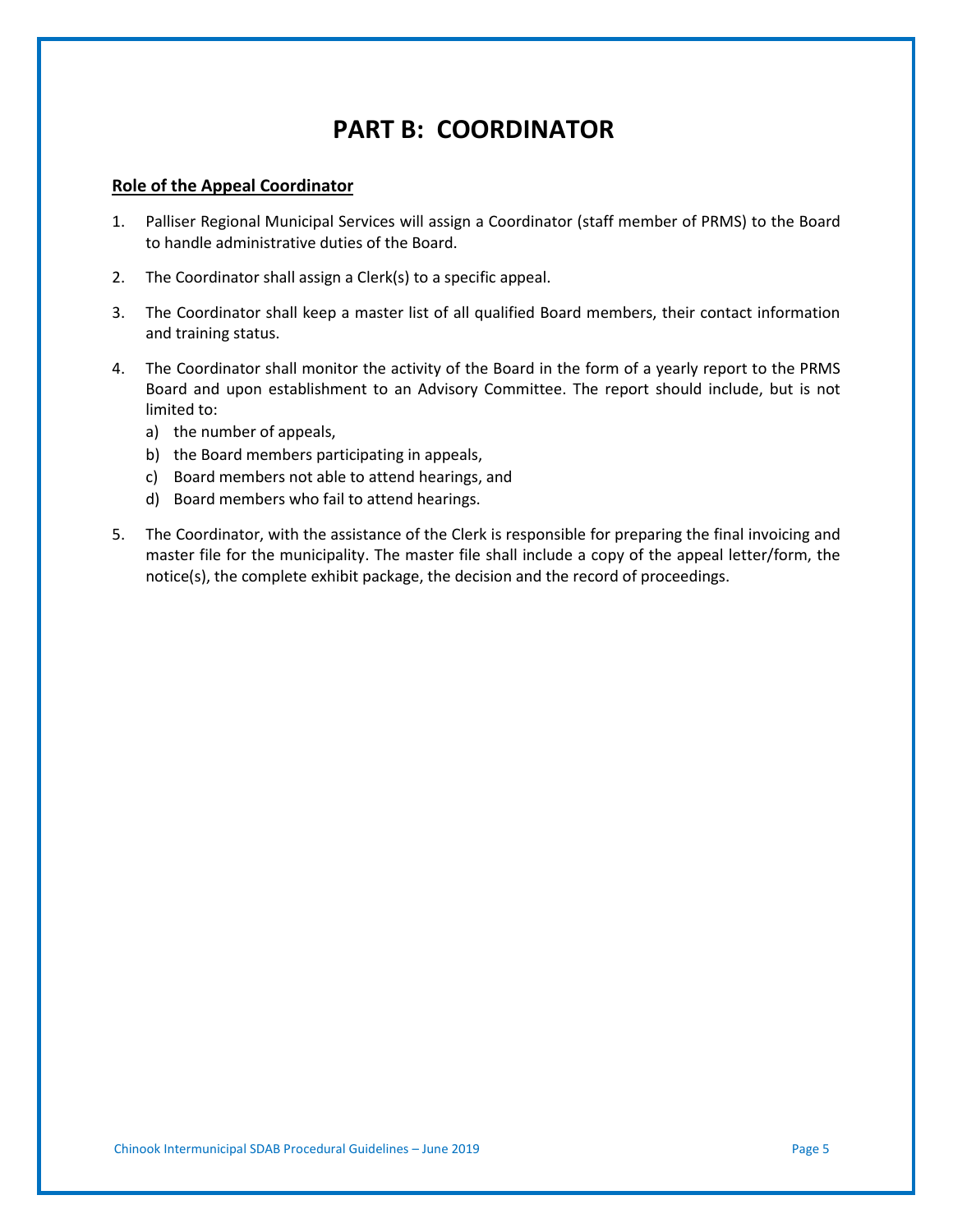## **PART C: CLERKS**

#### **Assembling a Panel to Hear an Appeal**

- 1. The authority to assemble a Panel to hear a particular appeal shall be designated to the Clerk assigned to a particular appeal.
- 2. The Clerk is to choose duly appointed members from the SDAB for hearings with the following guidelines for composition of a Panel:
	- a) as a first step, if there is a Board member(s) from the municipality in which the appeal originates, the Clerk shall contact and confirm their availability to participate in the hearing. If they are unavailable, subsection 2(b) applies;
	- b) as a second step, the Clerk shall contact Board members who live in closest physical proximity to the municipality in which the appeal originates, expanding the distance until the Panel is filled.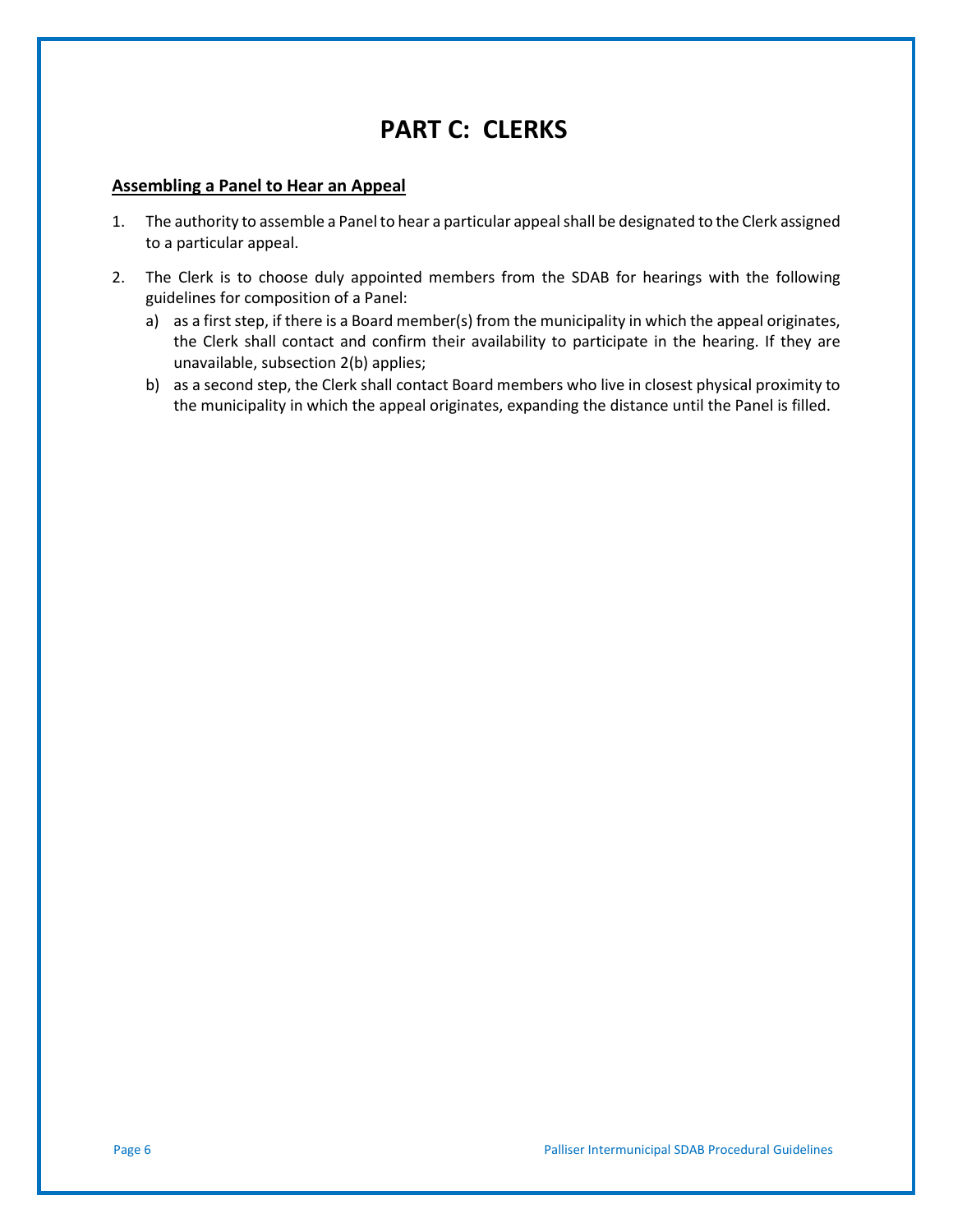#### **Responsibilities of the Clerk**

- 1. The Clerk is responsible to report any changes in Board member contact information to the Coordinator.
- 2. The duties of the Clerk before the hearing include:
	- a) ensure that the appeal has been properly filed;
	- b) coordinate the date, time and venue of the hearing;
	- c) contact members to ensure quorum;
	- d) prepare a notice of hearing and ensure that the appropriate people are informed of appeal (including the appellant, affected persons, and anyone else identified in the land use bylaw and Subdivision and Development Regulation) at least 5 days prior to hearing;
	- e) prepare an exhibit package;
	- f) prepare an agenda for the hearing;
	- g) ensure that all relevant documents and materials are available for public inspection;
	- h) answer any questions of the applicant, appellant, Panel, municipality or public; and
	- i) set up any equipment/materials needed in the SDAB meeting room.
- 3. The duties of the Clerk at the hearing include:
	- a) circulate a sign in sheet among the gallery;
	- b) provide administrative assistance to the Panel;
	- c) assist the Chair and Panel in the organization and function of the hearing;
	- d) ensure quorum of the SDAB for the hearing;
	- e) announce the appeal at the commencement of the hearing;
	- f) record names of speakers;
	- g) mark submitted exhibits;
	- h) take notes of the appeal; and
	- i) record the attendance and absences of SDAB Panel members.
- 4. The duties of the Clerk after the hearing include:
	- a) prepare a draft SDAB's decision(s) for the Panel review, edits, and Chair signature;
	- b) circulate the decision in accordance with the notice of hearing and ensure that the appropriate people are informed of the decision (including the appellant, affected persons, municipality, referral agencies, those that spoke at the hearing etc.); and
	- c) prepare and sign a record of proceedings for the appeal file.
- 5. The Clerk is responsible for keeping track of all expenses related to the appeal and submitting an invoice to the municipality, and the coordinator.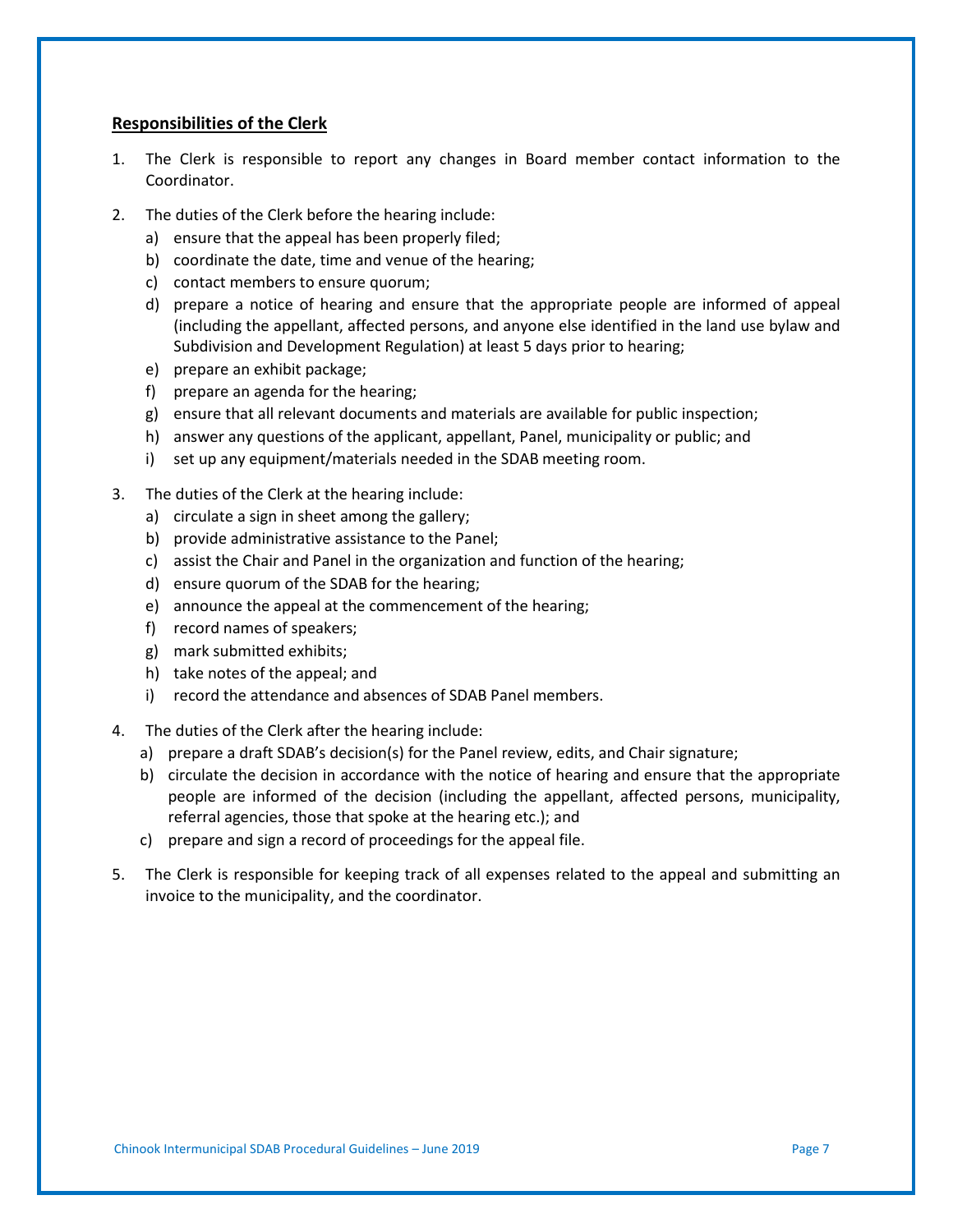## **PART D: HEARING PROCEDURES**

#### **Commencing Appeals**

- 1. An appeal is commenced by filing a notice of appeal form or letter and paying the applicable filing fee of the municipality in which the appeal originates.
- 2. There are strict timelines for launching an appeal. Appeals must be submitted per the Municipal Government Act (MGA), for stop orders, subdivision or development appeals, and notice or deemed refusal by the Subdivision or Development Authority. Appellants are encouraged to file as soon as possible within the appeal period.
- 3. The notice of appeal form should be filled out completely, including a summary of the reasons for the appeal.
- 4. A person can file an appeal on their own behalf or can authorize an agent, lawyer or other representative to do so on their behalf.
- 5. If a person is filing an appeal on behalf of someone else, this must be stated in the notice of appeal form. The "appellant" in the notice of appeal form is the person who has the right to appeal, and the "agent" in that form is the person filing on the appellant's behalf.
- 6. If a person is representing someone else, they shall be asked to provide written authorization from the person they represent. This applies to any person acting as a representative of an individual, company, society, community association or any other organization.
- 7. The municipality shall stamp the letter or notice of appeal as being received on the date it is delivered.
- 8. Appeals received by the municipality will then either:
	- a) request a list of SDAB Members from the Coordinator, so the municipality may Clerk the hearing themselves; or
	- b) request that Appeal Coordinator provide PRMS Clerk services.

#### **Withdrawing an Appeal**

- 1. An appellant may withdraw an appeal at any time before the Panel issues its decision. A withdrawal of an appeal must be explicit and unconditional.
- 2. If the appellant withdraws the appeal before the hearing begins or after the close of the hearing, but before the Panel issues its decision, the withdrawal must be in writing. An appellant may withdraw an appeal verbally at the hearing.
- 3. If an appeal is withdrawn before the hearing begins, any refunds of the municipal appeal fee shall be at the discretion of the municipality in which the appeal originates.

#### **Scheduling a Hearing**

1. The municipality, in which the appeal originates, is responsible to contact the Coordinator within 2 working days when an appeal is received in their municipality.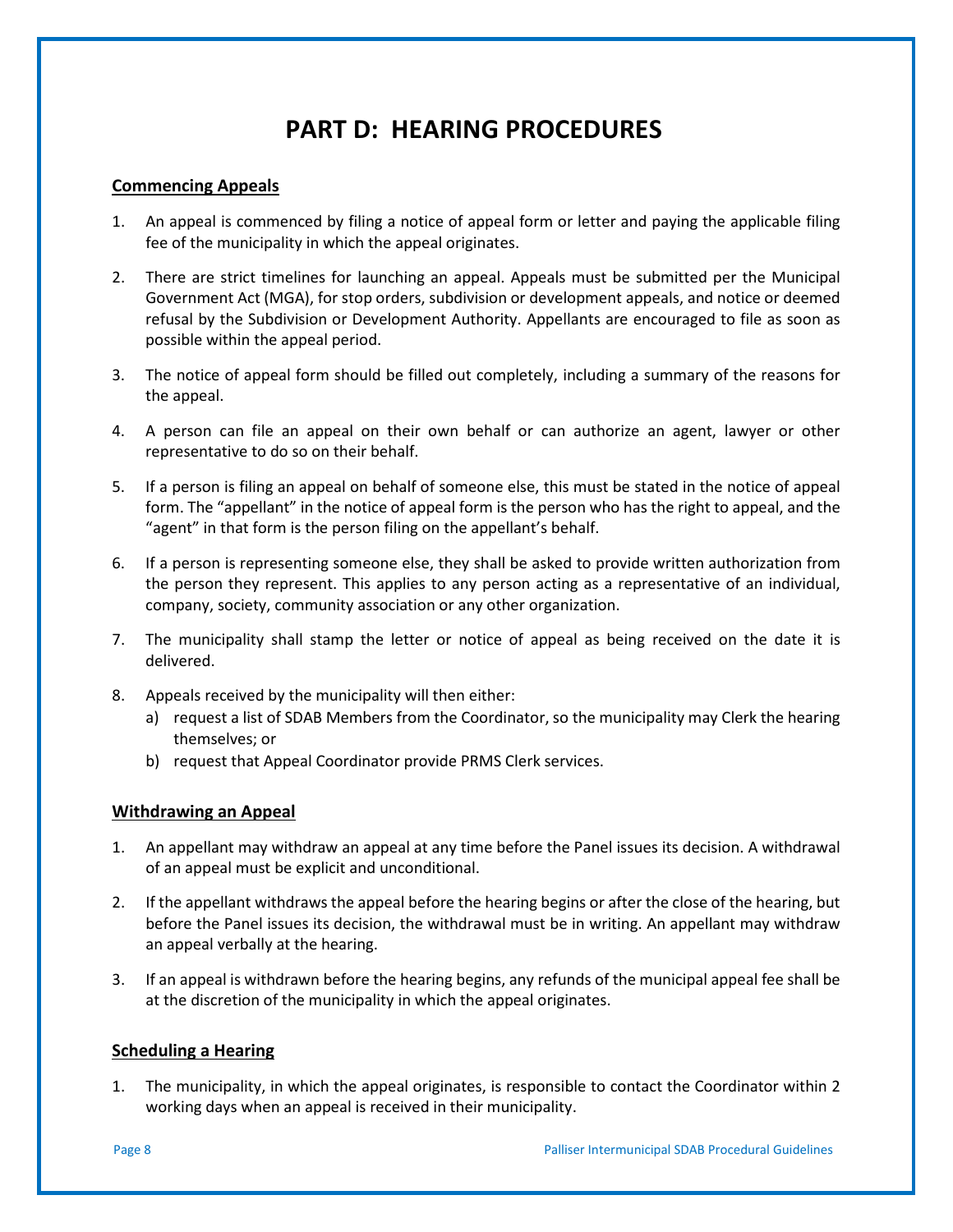- 2. Once an appeal has been received, the assigned Clerk will schedule the hearing to begin within 30 days of the receipt date. The Clerk shall consult with the municipality regarding dates, times and location for the hearing. Once the details are determined, the Clerk will convene a Panel in accordance with Part C: Clerks.
- 3. The Clerk is responsible for requesting and receiving pertinent information from the municipality in which the appeal originates which includes, but is not limited to:
	- a) the decision under appeal and notice of decision;
	- b) a listed of persons and agencies/departments notified of the application and decision;
	- c) the original application, diagrams, drawings and all other information which was submitted in support of the application which was used to render the decision;
	- d) any correspondence from government departments, utility companies, required referrals, affected or adjacent landowners;
	- e) relevant information from agenda packages and minutes of the meeting (approved or unapproved); and
	- f) any relevant plans, studies, or drawings that are considered by the municipality to be relevant to the matter.
- 4. The Clerk shall prepare and issue a notice of appeal with the location, date and time of the hearing.

#### **Preliminary Matters:**

- 1. Parties are encouraged to send written notice to the other parties to an appeal and to the Clerk of any preliminary matters such as:
	- a) requests for procedural directions,
	- b) notice of jurisdictional matters,
	- c) request for adjournments (with alternative dates).

This should be done as soon as possible, so that the Panel can be made aware of preliminary matters that require attention prior to the hearing.

#### **Adjournments**

- 2. The Panel may adjourn (suspend) hearings to continue on a later date. This may be on the Panel's own initiative or in response to a request by a party.
- 3. Adjournments are discretionary. When considering whether to grant an adjournment request, the Panel may consider a number of factors, including the reason for the request and the impact an adjournment might have on any of the parties involved in the appeal.
- 4. If a party is requesting an adjournment, that request must be made at the earliest opportunity and reasons must be provided. If the request is made before the hearing begins, it must be in writing.
- 5. If a party is opposing an adjournment request, reasons must be provided.

#### **Jurisdictional Issues**

- 6. The Panel may consider whether it has the authority to hear an appeal ("jurisdictional issues"). Examples of jurisdictional issues include:
	- a) whether the appeal was started in time,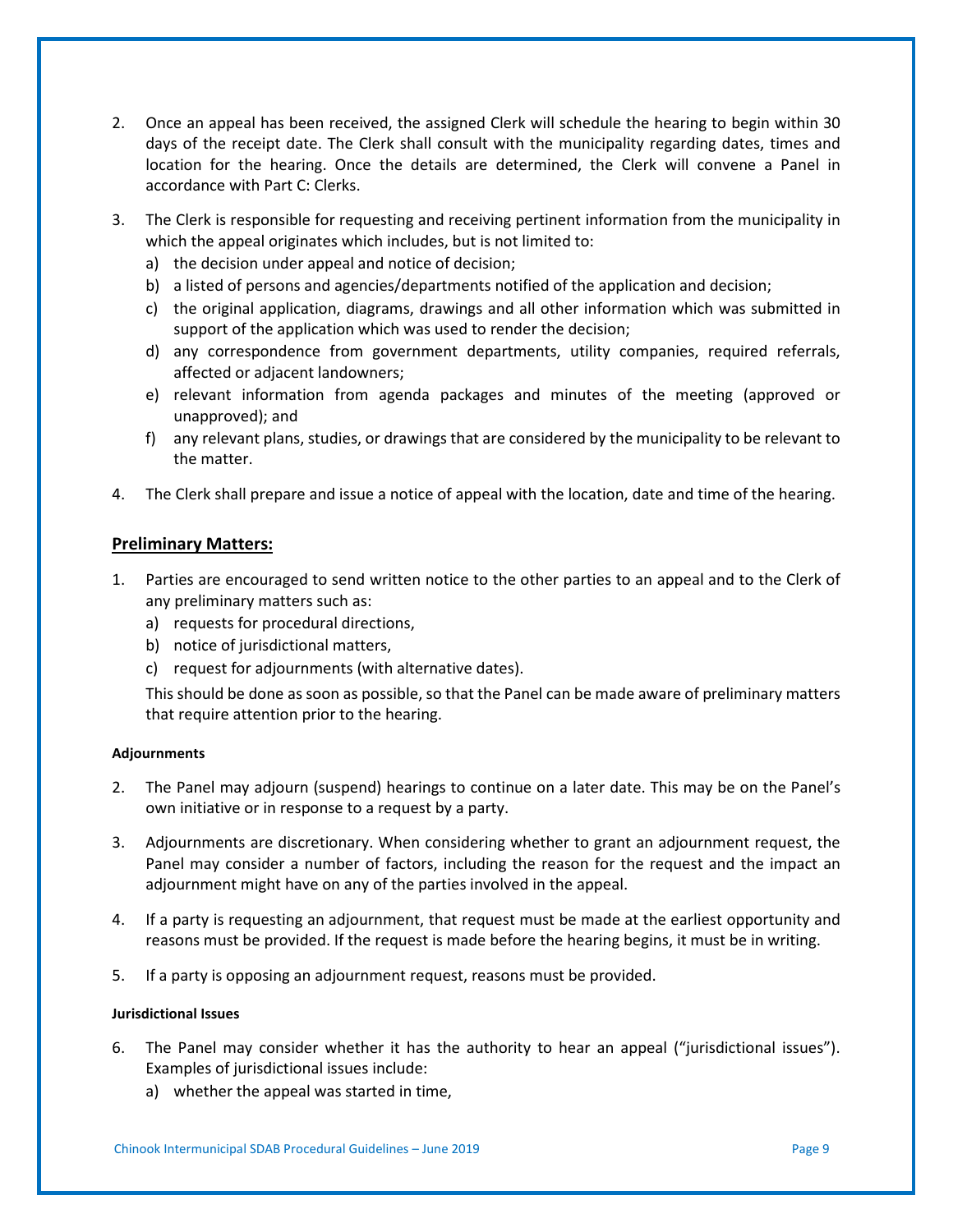- b) whether the person who filed the appeal was entitled to do so,
- c) whether the appeal was filed in time.
- 7. The Panel may dedicate a time at the beginning of the hearing to determine jurisdictional issues.
- 8. The Panel may decide jurisdictional issues at any time during the appeal.

#### **Evidence**

- 1. There are rules of evidence which typically apply to court processes. The Panel is not bound by these rules of evidence. During the course of the proceedings, the Panel will determine what it considers as relevant evidence.
- 2. The Panel does not seek evidence nor advocate for any party to an appeal. The Panel relies on the evidence submitted by the parties. Each party is responsible for assembling and presenting evidence to support that party's case.
- 3. Despite the preceding clause, the Panel may request that parties submit relevant documents and materials respecting the appeal.

#### **The Appeal Exhibit Package**

- 1. All materials submitted to the Panel will be included in a document called the Exhibit Package.
- 2. Relevant hearing materials shall be included in the Exhibit package and will include:
	- a) the appeal letter,
	- b) the decision subject to the appeal,
	- c) the application,
	- d) the notice of appeal including a location diagram, and
	- e) other submissions as received.
- 3. The Exhibit Package will be forwarded by the Clerk to the applicant, appellant, members of the Panel, municipal officials, and a counter copy for the municipality prior to the hearing.
- 4. Additional submissions received after the distribution of the Exhibit Package will be made available to the parties noted in above section during the hearing.
- 5. Any submissions at the hearing should be made in a quantity as specified in the notice of appeal.

#### **Requirements for Materials being Submitted**

- 1. Materials filed with the Panel, whether in hard copy or electronic format, should be sequentially page numbered. Hard copy materials should be tabbed where appropriate. In the case of materials submitted electronically, sections of materials may be separated by a page containing a tab letter or number in large font where appropriate instead of tabs.
- 2. Documents that contain multiple parts, such as legal briefs and expert reports with appendices or schedules, should also be bound if they are being submitted in hard copy format in a quantity as specified in the notice of appeal.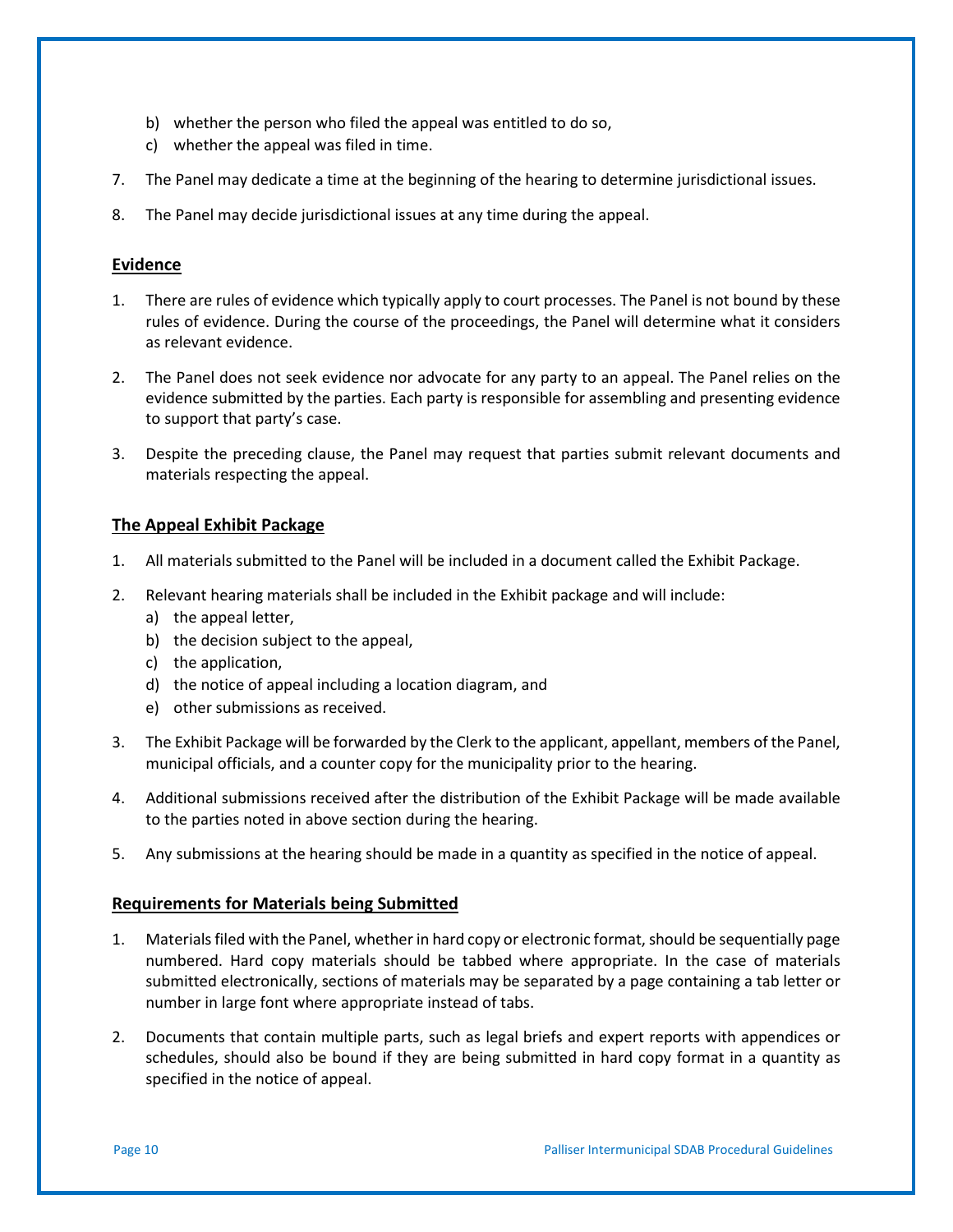- 3. All materials filed for the hearing should be clearly printed and legible. Parties are encouraged to highlight relevant passages or sections.
- 4. Applicants for development permits or subdivision approvals should provide legible copies of the plans on which the Development Authority or Subdivision Authority based its decision. The Panel may request that larger copies of plans be submitted for the purposes of legibility.
- 5. Some plans, maps or drawings are "to scale", meaning that the size of an item on the page represents its actual size. If any plans, maps or drawings are to scale, hard copy printouts to this scale should be provided.
- 6. Parties are encouraged to submit their materials electronically. Electronic submissions must be in a printable format and in a format that is compatible with the Clerk's computer systems.
- 7. The Exhibit Package is printed in black and white. Any materials which are in colour, such as coloured maps, plans, drawings, or photographs, should also be submitted as hard copies at the hearing.
- 8. At the discretion of the Clerk, large volume document submissions can be requested to be provided in printed form.

#### **Submissions at the Hearing**

- 1. Multiple copies of all materials provided at the hearing (including written presentations) are required. They are distributed to the Panel and other participants.
- 2. A minimum of 12 copies of materials provided at the hearing will be required.
- 3. The Panel may require additional copies of materials (beyond the 12 discussed above) to be provided, at the party's expense.
- 4. All presentation materials, including written presentations, photographs, PowerPoint and other slide presentations, and any materials placed on the overhead projector or otherwise presented during the hearing, must be left with the Panel.
- 5. If a PowerPoint or other type of digital media presentation is made to the Panel, hard copies of the presentation must be provided at the hearing.

#### **Participating in a Hearing**

- 1. The usual order of presentation in a hearing when a development permit or subdivision decision is being appealed is:
	- a) Introduction by the Panel Chair,
	- b) Preliminary matters (if any),
	- c) Presentation by the Development Authority or Subdivision Authority,
	- d) Presentation by the appellant/applicant,
	- e) Presentation by the appellant,
	- f) Presentation by Government agencies,
	- g) Presentations from public gallery,
	- h) Rebuttal by the Development Authority or Subdivision Authority, and
	- i) Rebuttal by the appellant and other parties.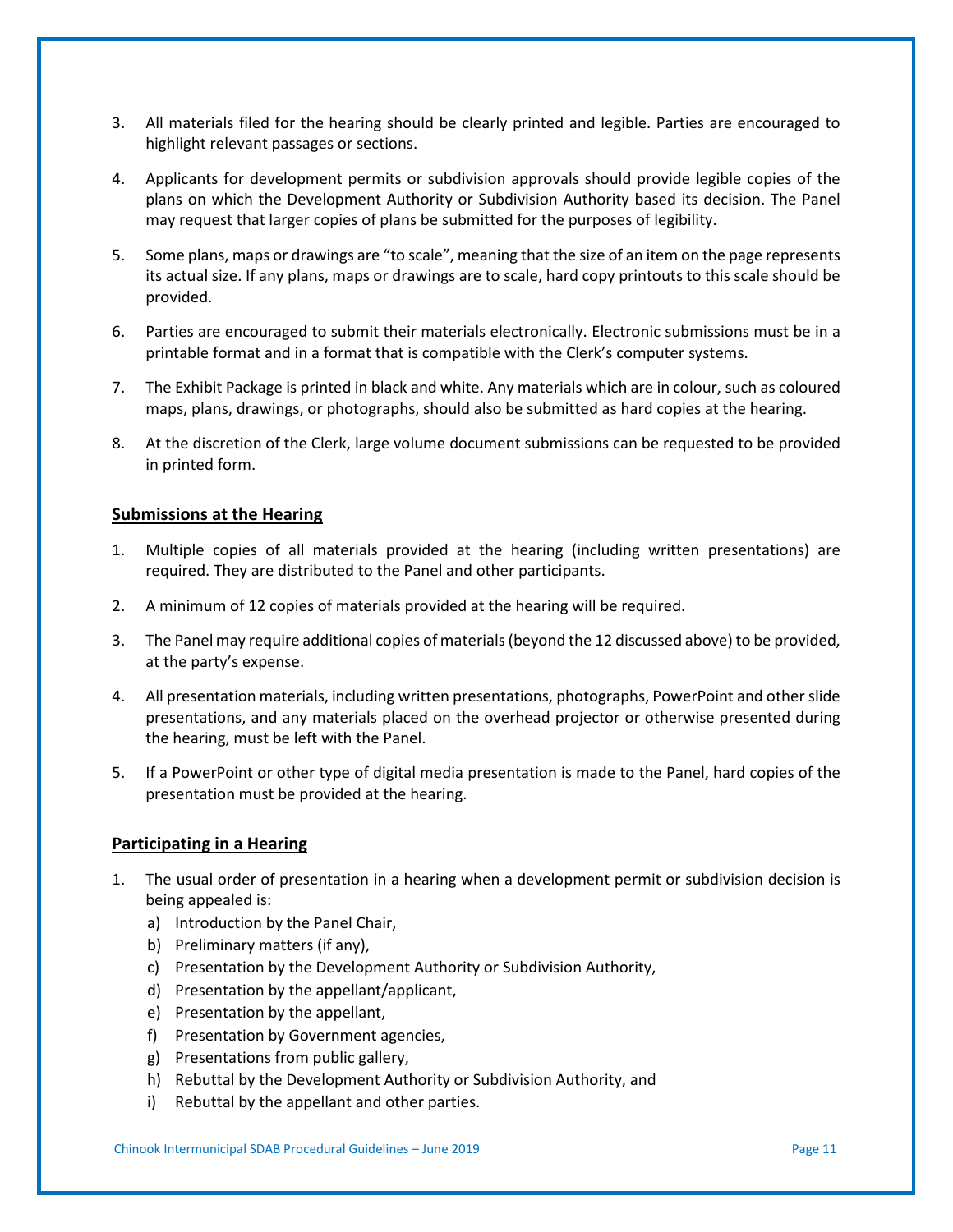"Rebuttal" is the opportunity to respond to new issues which came up during the hearing and which could not have been reasonably anticipated. It is not an opportunity to raise new issues or repeat evidence and arguments that have already been made.

- 2. The usual order of presentation in a hearing when an enforcement order is being appealed is:
	- a) Introduction by the Panel Chair,
	- b) Preliminary matters (if any),
	- c) Presentation by the Development Authority,
	- d) Presentations in favour of the enforcement order (against the appeal),
	- e) Presentations in favour of the appeal (against the enforcement order),
	- f) Rebuttal by the Development Authority, and
	- g) Rebuttal by the appellant and other parties.
- 3. The Chair may decide to outline a different order of presentation if they believe there is a logical reason for doing so.
- 4. Panel members may ask questions of the parties at any time during the hearing.
- 5. Only those parties who made written or verbal submissions to the Panel before or during the hearing will be allowed to present a rebuttal.
- 6. There are limits on who is entitled to participate in a Panel hearing. Persons who want to participate in an appeal on the basis that they are affected by its outcome must be prepared to explain why they are affected, including providing their addresses and land locations.
- 7. Appeals to the Panel are hearings *de novo*. This means that the Panel can consider new evidence and arguments the Development Authority or Subdivision Authority did not consider in reaching its decision.
- 8. Parties are encouraged to be prepared to speak to all aspects of the proposed development or subdivision or other matter before the Panel, not just those aspects identified in the notice of appeal.
- 9. The Panel's hearings are public and conducted in person in the municipality in which the appeal originates.
- 10. The Panel's hearings are conducted in English. The Panel does not provide interpreters. Parties may provide their own interpreters at their own expense.
- 11. If a person fails to attend a scheduled hearing, the Panel may decide the appeal in that person's absence.
- 12. Any concerns about the Panel's hearing processes should be drawn to the Panel's attention as soon as possible.
- 13. Only one person should speak at a time during the Panel's hearing. The Chair will provide directions about the order of the speakers or presenters.
- 13. The Panel may give other directions to parties presenting during the hearing to facilitate the hearing process. These directions may include advising parties that their submissions or arguments are outside of the scope of the things the Panel can consider in the appeal.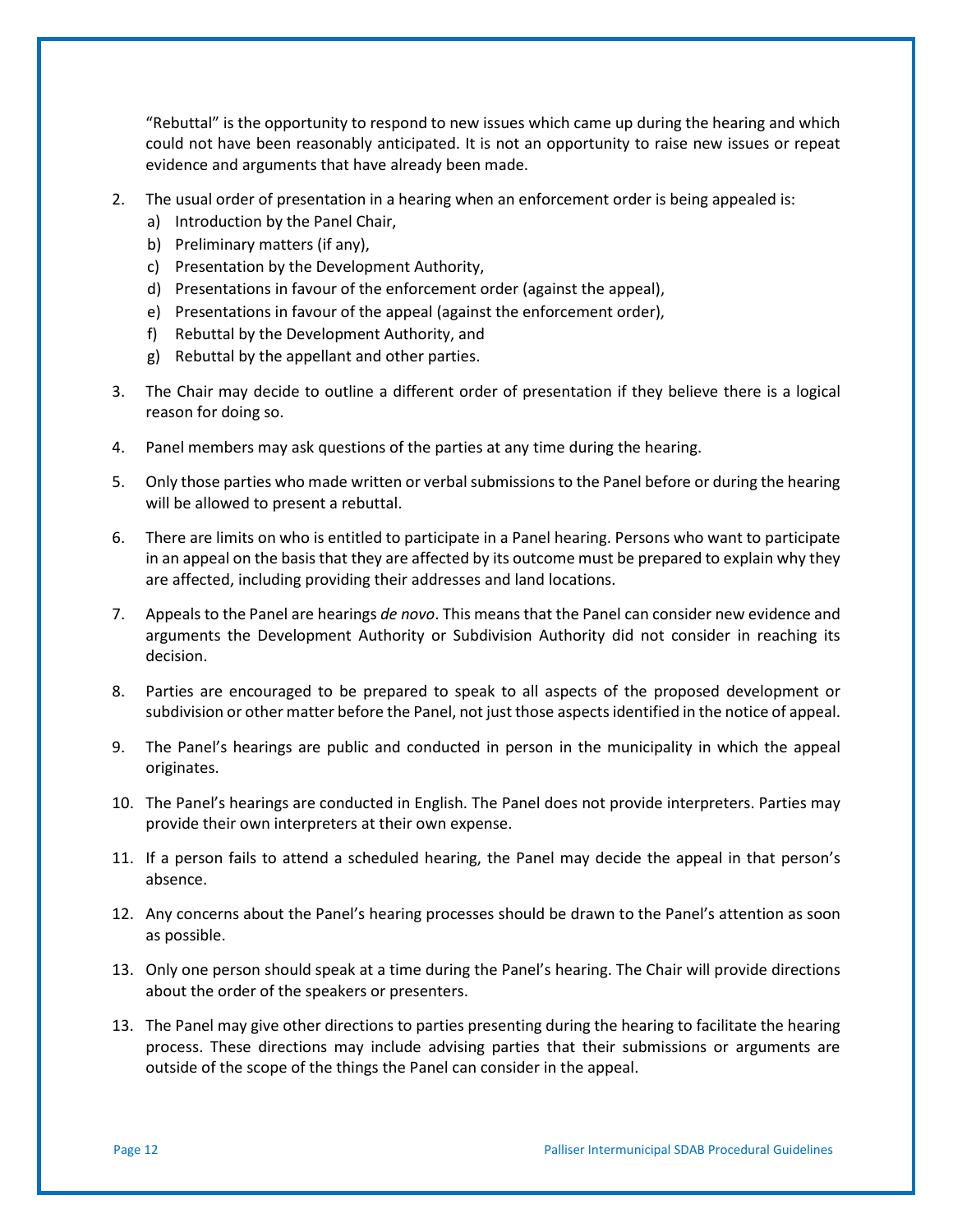#### **The Public Nature of the Hearing**

- 1. The Panel's hearings are open to the public, but are not a forum for public debate.
- 2. The Panel's hearings are summarized in a record of proceedings and are not recorded or transcribed.
- 3. No one is permitted to record, videotape, photograph or otherwise record the Panel's hearings or the Panel's hearing room without the prior permission of the Chair.
- 4. At the end of the parties' submissions, and at any time during the hearing, the Panel may meet privately to discuss the appeal. The Panel's discussions or deliberations regarding the outcome of the appeal are done during a private meeting.
- 5. The Panel may call the appeal parties back at any time before it issues its written decision, within the prescribed 15 days, to seek clarification from the parties. This will be done with notice to all of the parties in the hearing.
- 6. All documents, submissions, and other materials submitted to the Panel by the parties, as well as the Panel's decision, will be available to the public.

#### **Conduct During the Hearing**

- 1. All persons participating in the Panel's processes are required to conduct themselves with courtesy and respect. Disruptive, disrespectful or threatening behaviour will not be tolerated.
- 2. The Chair may direct that a person be removed from the hearing if they display disruptive, disrespectful or threatening behaviour.
- 3. If the person(s) refuse to leave, the Chair may call a recess and call for the proper authorities to remove the person(s) from the hearing venue.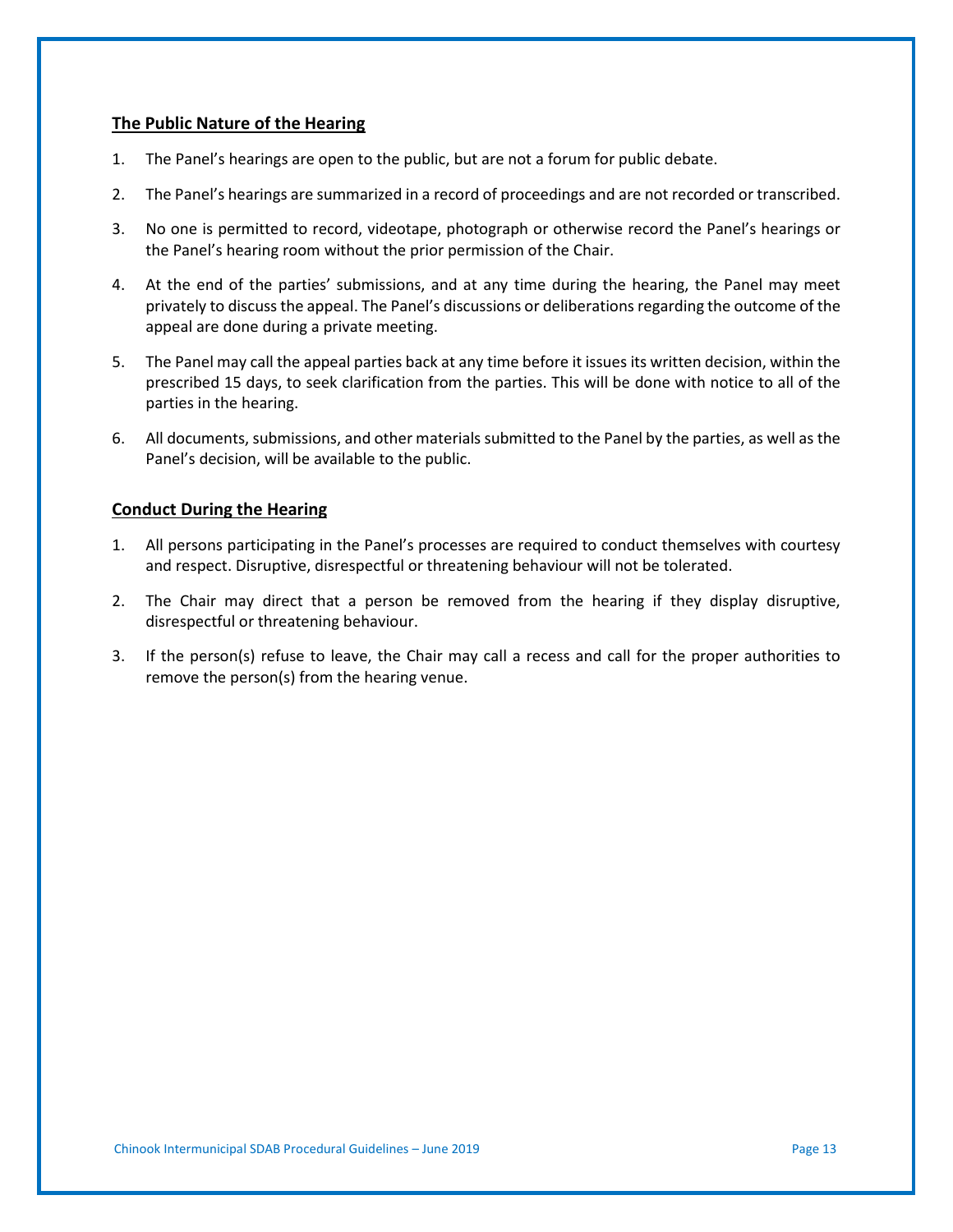## **PART E: AFTER THE HEARING**

#### **Decisions of the Panel**

- 1. The Panel may consider its previous decisions, but it is not bound by them. Each appeal is decided based on its own merits and on the evidence, arguments, and circumstances of the case.
- 2. The Panel's role is to review decisions of the Development Authority or Subdivision Authority by way of a hearing *de novo*. It may uphold these decisions, reverse these decisions, or change these decisions in part.
- 3. The Panel's decision will be issued as soon as possible after the hearing is over, but within the required 15 days as per the *Municipal Government Act*.
- 4. The Panel's decision is final when it is in writing, signed, and issued. Once this has happened, the Panel has no more authority over the subject matter of the appeal.
- 5. The Panel does not have the jurisdiction or authority to award pecuniary or monetary awards or costs to any person, entity or organization involved in an appeal.

#### **Retention of Evidence**

- 1. The Clerk retains all documents and electronic submissions for a particular hearing and a complete copy is provided to the municipality, and coordinator.
- 2. The Panel retains physical evidence such as samples and models for at least 60 days after the decision is issued, or longer if the Panel's decision is appealed. These materials will not be returned unless a request is made at the time they are submitted.

#### **Distribution of Panel Decisions**

1. The Clerk shall send copies of Panel's decisions by mail to the appellant, the applicant, the Development Authority or Subdivision Authority, parties originally notified of the hearing and participants in the hearing who have requested a copy of the decision.

#### **Appeal of Panel Decisions**

- 1. The Panel's decisions may be appealed to the Alberta Court of Appeal on a question of law or jurisdiction in accordance with the *Municipal Government Act*.
- 2. Upon request, the Clerk will according to FOIPP provide an electronic copy of the exhibit package and decision to the interested party.

PRMS would like to acknowledge Oldman River Regional Services Commission for their contribution of their documents for use in completing this document for Palliser ISDAB